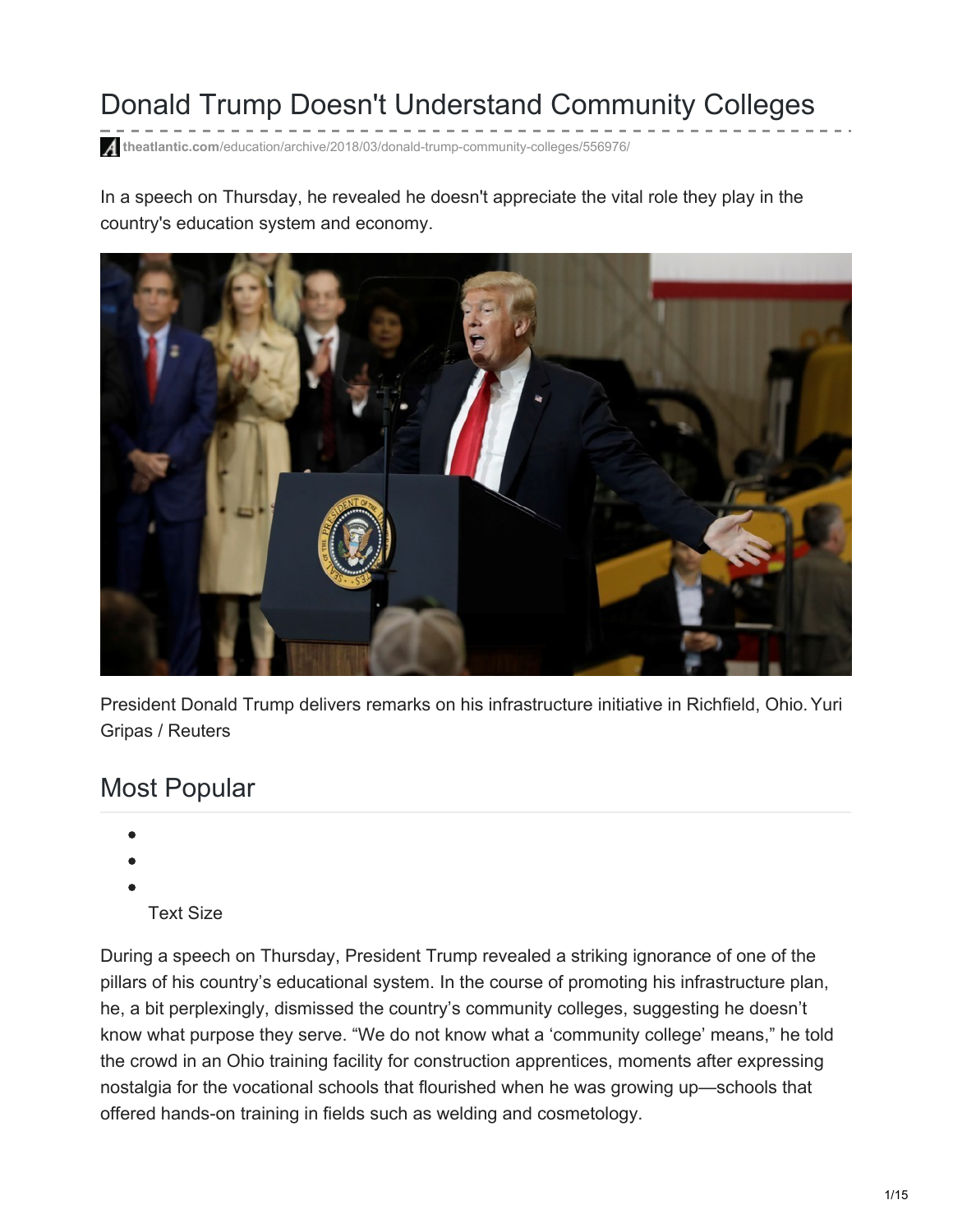He seemed to have a better grasp on these latter schools, analogizing them to the apprenticeship programs he was promoting in his effort to create 400,000 high-paying infrastructure jobs. The implication, as he brushed aside one form of higher education and lauded another, was that he'd like to resuscitate short-term training opportunities and phase out community colleges in the name of workforce development.

#### Related Stories



One of Trump's [stated](https://www.youtube.com/watch?v=ghlRrrs0eMk) goals is to ensure that every American knows "the dignity of work, the pride of a paycheck, and the satisfaction of a job well done"—but he seems to be unaware of the vital role that community colleges play in realizing that vision. As Jeffrey Selingo [wrote](https://www.theatlantic.com/education/archive/2018/01/the-false-promises-of-worker-retraining/549398/) in *The Atlantic* earlier this year, the fastest-growing jobs in the United States require candidates to have training and education beyond high school, and community colleges, which typically offer associate's degrees, will be key to filling those openings.

Community colleges are not just a substantial part of the future of American education—they are also a substantial part of its present. More than 40 percent of the country's undergraduates are currently enrolled in [community](https://trends.collegeboard.org/sites/default/files/trends-in-community-colleges-research-brief.pdf) colleges, according to the College Board, the highereducation research firm and test administrator. Preliminary federal data [suggest](https://nces.ed.gov/pubs2017/2017075rev.pdf) that roughly 9 million undergraduates were enrolled in community colleges in the 2015-2016 school year. And with their low tuition (typically costing less than what federal Pell grants provide) and practice of letting in all applicants, community colleges serve as a pathway to the middle class for lowincome and first-generation students. Further, one in three community-college students [transfers](https://ccrc.tc.columbia.edu/Community-College-FAQs.html) to a bachelor's-granting institution within six years.

Enrolling in a community college certainly doesn't guarantee a steady, well paid job. As my colleague Ann Hulbert has [pointed](https://www.theatlantic.com/magazine/archive/2014/01/how-to-escape-the-community-college-trap/355745/) out, too many community-college students never earn a degree. But that's largely because two-year institutions serve a disproportionate percentage of students whose life circumstances—many have families to support and are working full-time jobs to pay their bills—make completing a degree particularly difficult. (Community colleges are acutely aware of this challenge and have implemented programs to better support such students; many are even evolving from learning and training institutions into holistic support systems, establishing food [pantries](https://www.theatlantic.com/education/archive/2016/01/the-hidden-hunger-on-college-campuses/424047/) on campus and offering [subsidized](https://www.theatlantic.com/education/archive/2016/03/student-parents-on-college-campus/474606/) daycare.)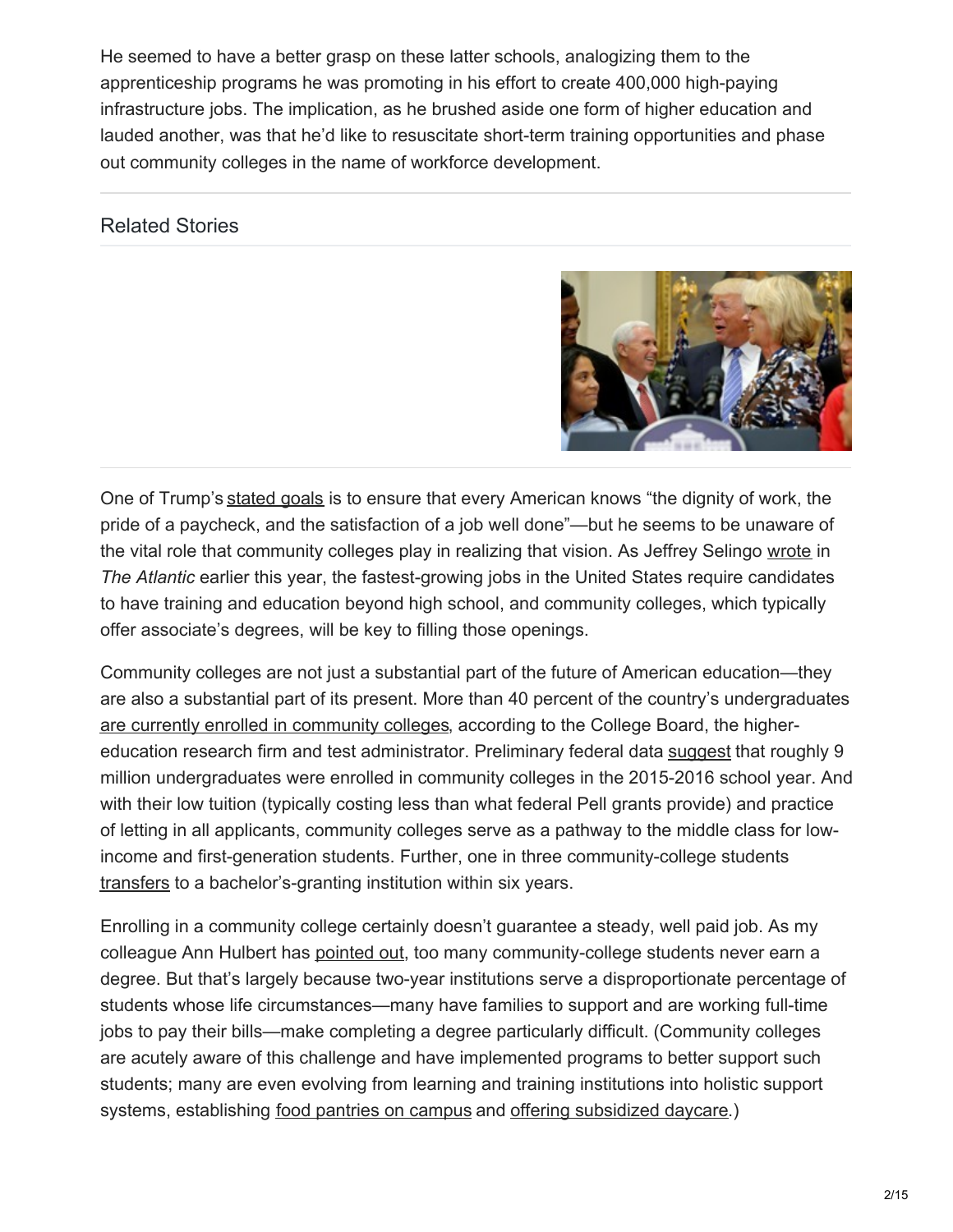On Thursday, Trump said the vocational schools of yore "were not called community colleges, because I don't know what that means." The president was right that there's a difference between vocational schools and community colleges: Historically, the former were offered at the secondary level and seen as an alternative to a college degree, designed to prepare students for careers in industries like manufacturing. The latter took a broader approach, giving students skills that might apply across industries. Indeed, the term *community college* is unambiguous. As one administrator of a community college in Oregon [told](https://www.theatlantic.com/education/archive/2015/06/cocc-and-the-story-of-bend/396425/) my colleague James Fallows back in 2015, "When we say we are a 'community college,' we really mean that we are for and of this community." Replacing community colleges with vocational schools would mean doing away with institutions that have given millions of Americans the practical skills, liberal-arts background, and diploma that are considered prerequisites for a growing number of jobs—and shepherded millions of others to four-year institutions.

What's more, Trump's insinuation that the aims of vocational training and community colleges are mutually exclusive signals a misinterpretation of the latter's role in today's workforcedevelopment initiatives; community colleges also help keep local and regional economic engines running. Community colleges were established after World War II to churn out qualified workers—a duty they've continued to fulfill. As Selingo [noted](https://www.theatlantic.com/education/archive/2018/01/the-false-promises-of-worker-retraining/549398/), "Some 34 percent of the roughly \$114 billion the federal government spends annually on workforce development and education goes to higher education, with much of it flowing to two-year colleges."

And even though the term *vocational education* isn't used today as often as it was in the 20th century, that doesn't mean that community colleges have crowded out such training opportunities. In fact, they've seen a resurgence in recent years. The difference is primarily semantic: Nowadays, such training is typically described as "career and technical education"—the result of a rebranding effort aimed in part to counter vocational schools' (somewhat earned) reputation for tracking [disadvantaged](https://www.theatlantic.com/education/archive/2017/12/do-employers-overestimate-the-value-of-a-college-degree/547343/) Americans into low-wage jobs.

The incorrect assumption that Trump made in his speech on Thursday was that community colleges and vocational schools haven't been able to and can't exist alongside each other—a misunderstanding that further underappreciates an already underappreciated component of American education.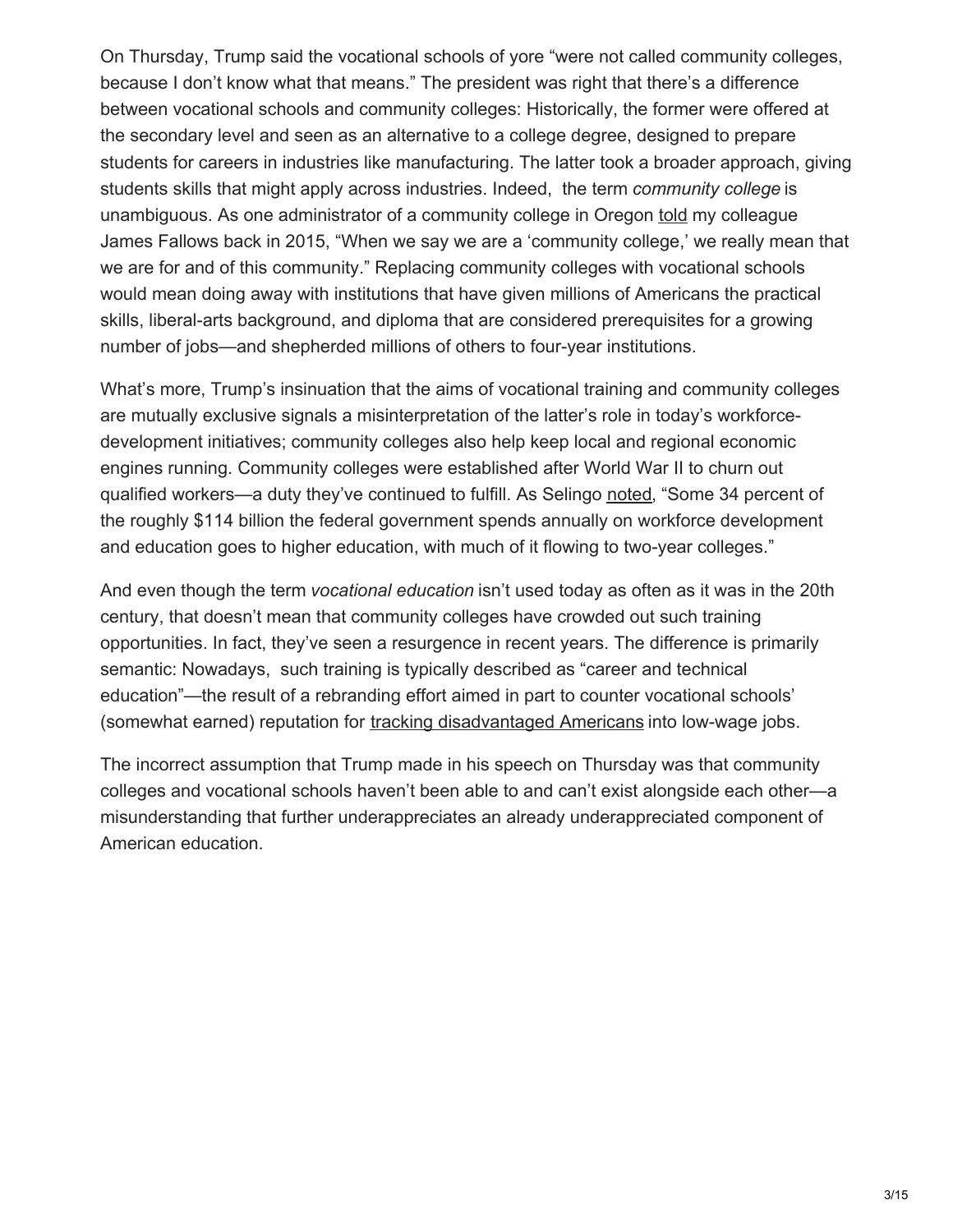

#### Yuri Gripas / Reuters

### • Donald Trump Doesn't Understand Community Colleges

In a speech on Thursday, he revealed he doesn't appreciate the vital role they play in the country's education system and economy.

During a speech on Thursday, President Trump revealed a striking ignorance of one of the pillars of his country's educational system. In the course of promoting his infrastructure plan, he, a bit perplexingly, dismissed the country's community colleges, suggesting he doesn't know what purpose they serve. "We do not know what a 'community college' means," he told the crowd in an Ohio training facility for construction apprentices, moments after expressing nostalgia for the vocational schools that flourished when he was growing up—schools that offered hands-on training in fields such as welding and cosmetology.

He seemed to have a better grasp on these latter schools, analogizing them to the apprenticeship programs he was promoting in his effort to create 400,000 high-paying infrastructure jobs. The implication, as he brushed aside one form of higher education and lauded another, was that he'd like to resuscitate short-term training opportunities and phase out community colleges in the name of workforce development.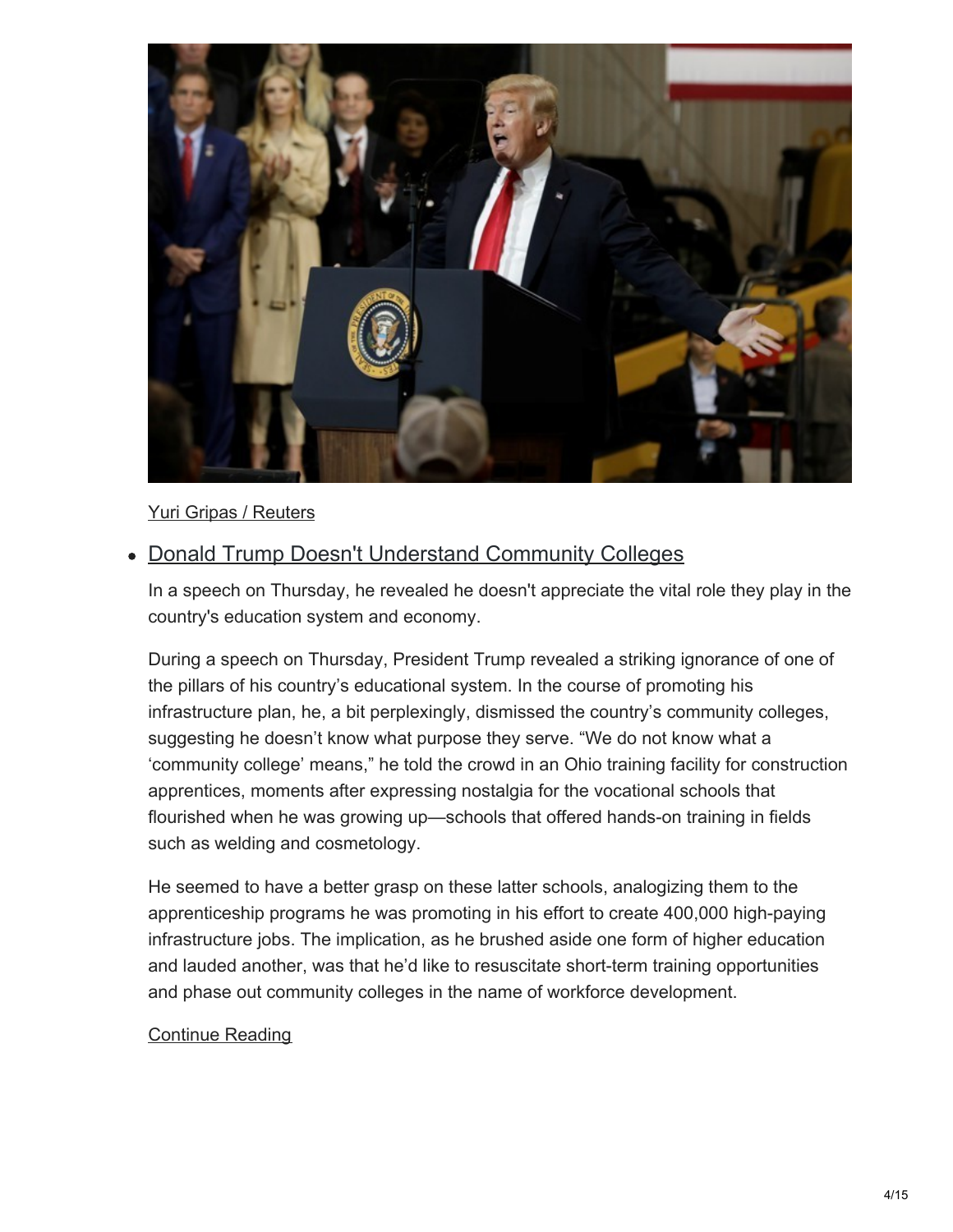

### The Americanization of an Ancient Faith

The 2,000-year-old Coptic Church is trying something new: spreading its message across the United States—and the rest of the world.

One day in the fall of 2010, Father Anthony Messeh, then a priest at the St. Mark Coptic Orthodox Church in Fairfax, Virginia, sat down with a list of names. There were 30 individuals—all American converts with no Egyptian heritage—who had been baptized at the church since his arrival in 2001. Of the group, only eight were still active members.

"That just broke my heart," Messeh told me one afternoon last summer. "If one or two people had left, then maybe I could say it was something wrong with them. But if 22 out of 30 had left, that meant it's something wrong with me."

One American couple who'd left the congregation told him that while the church felt like a family, it didn't feel like *their* family. St. Mark's, like many of the over 250 Coptic churches in the United States, is overwhelmingly comprised of Copts raised in Egypt or born to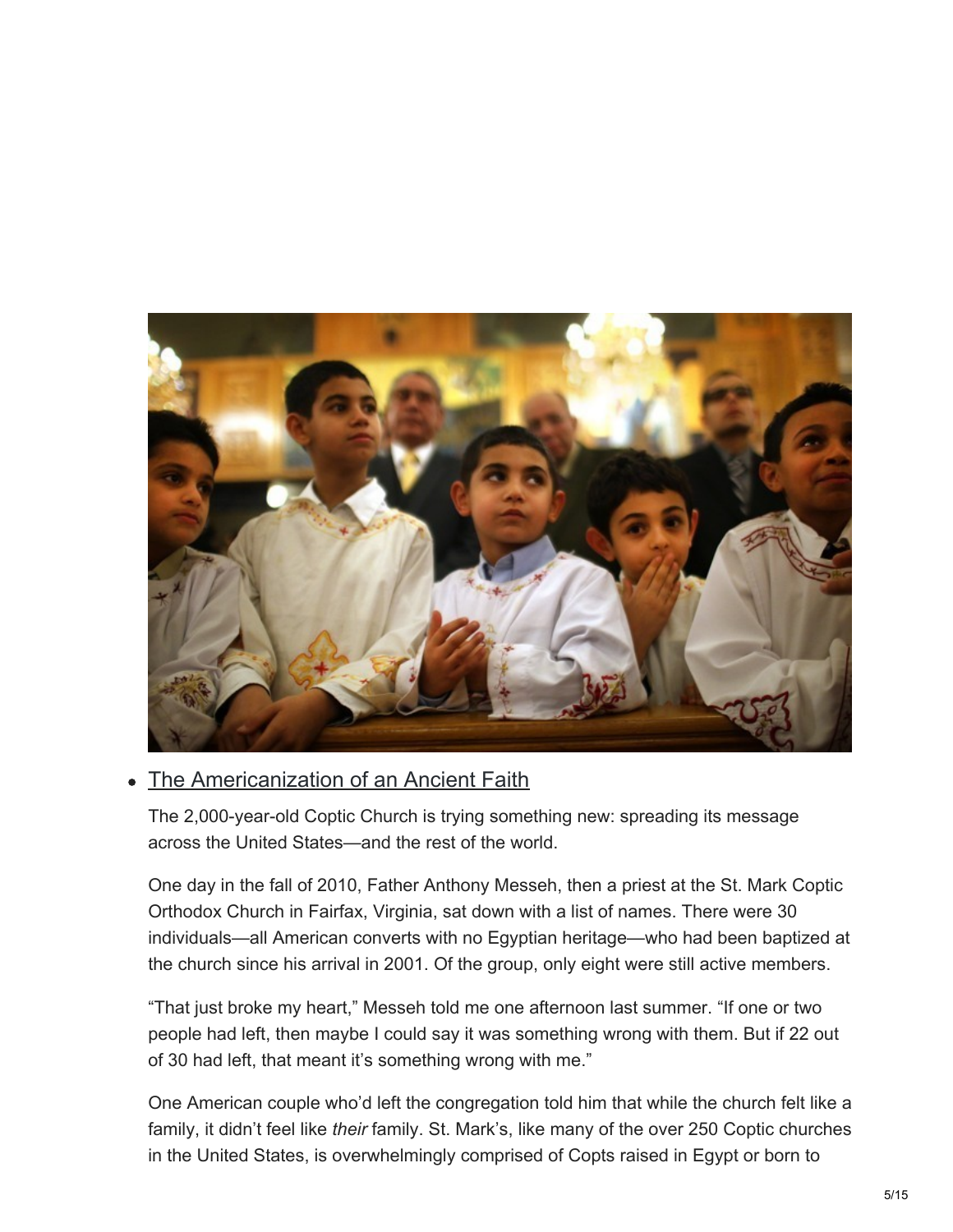Egyptian parents. Of the nearly 6,000 members of the church, most still converse comfortably in Arabic, and the services retain Egyptian cultural norms: Men and women tend to sit separately, people move around freely during prayers, and Egyptian food is often served.

#### [Continue](https://www.theatlantic.com/politics/archive/2018/03/coptic-church/555515/) Reading



#### Fox Searchlight

### Unpacking the Fictional Japan of *Isle of Dogs*

Wes Anderson's film uses elements of the country's language and culture to create a fraught sense of unfamiliarity.

One of the best sequences in Wes Anderson's new stop-motion film*Isle of Dogs* is of a sushi chef preparing a boxed lunch. In a bird's-eye shot, we see the chef's hands pin a still-living fish, chop off its head and tail, set it to the side in a shallow bowl, and fillet the carcass. A wriggling octopus leg is held deftly, cut into neat rectangles, and pressed onto handfuls of vinegar rice. The chef dots vivid-green wasabi on each slice of octopus, arranging the sushi carefully in a lacquered bento box. This beautifully executed sequence is identical to the process so many sushi *shokunin* undertake, as they stand behind counters performing for hungry audiences. It is also the only scene in *Isle of Dogs* that needs to be set in Japan.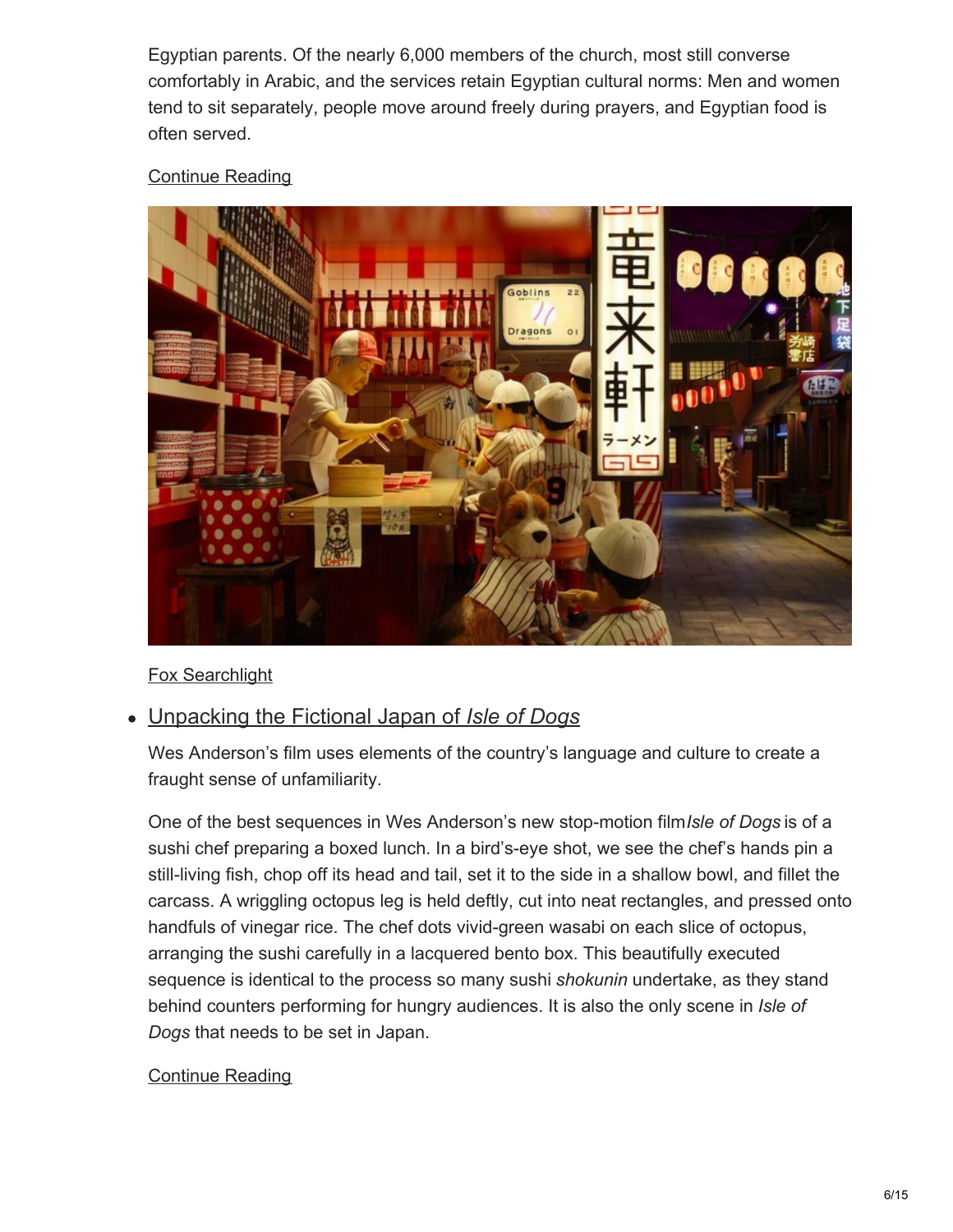

#### Darren Braun

### • The Case Against High-School Sports

The United States routinely spends more tax dollars per high-school athlete than per high-school math student—unlike most countries worldwide. And we wonder why we lag in international education rankings?

Every year, thousands of teenagers move to the United States from all over the world, for all kinds of reasons. They observe everything in their new country with fresh eyes, including basic features of American life that most of us never stop to consider.

One element of our education system consistently surprises them: "Sports are a big deal here," says Jenny, who moved to America from South Korea with her family in 2011. Shawnee High, her public school in southern New Jersey, fields teams in 18 sports over the course of the school year, including golf and bowling. Its campus has lush grass fields, six tennis courts, and an athletic Hall of Fame. "They have days when teams dress up in Hawaiian clothes or pajamas just because—'We're the soccer team!,' " Jenny says. (To protect the privacy of Jenny and other students in this story, only their first names are used.)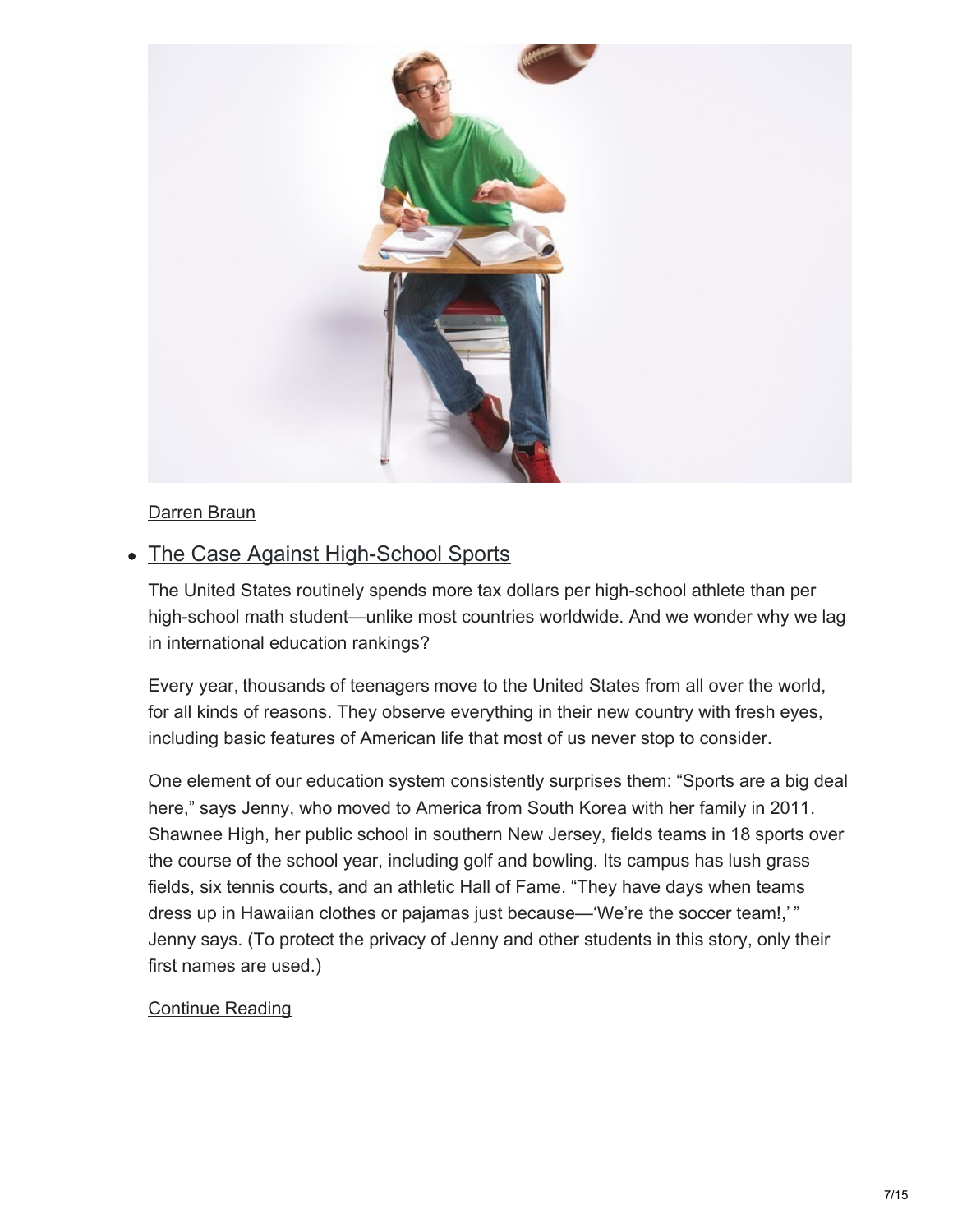

Marcio Jose Sanchez / AP

### • How Home-State Pronunciations Can Shape Elections

As an expression of "in-group" identity in American politics, how politicians say a state's name can be powerfully symbolic.

Woe to the politician who, while campaigning in a particular state, pronounces the state's name differently from the local denizens.

The latest casualty of this phonetic parochialism is Matt Rosendale, currently the frontrunner among Montana Republicans seeking to oppose the incumbent Jon Tester in this year's U.S. Senate race. Democrats have already set their sights on Rosendale by [issuing](http://montanademocrats.org/news/meet-maryland-matt-montana-democrats-launch-new-statewide-digital-ad/) an online ad that plays up the fact that he moved to Montana from Maryland some fifteen years ago. His accent, the ad suggests, is proof that Rosendale—dubbed "Maryland Matt" by the Democrats—is an interloper who doesn't share "Montana values."

While Rosendale's accent is indeed distinctly non-Montanan, the ad focuses on his [pronunciation](http://www.myeasternshoremd.com/news/queen_annes_county/former-qa-resident-rosendale-serving-in-montana-legislature/article_d846ff77-9f66-5828-9527-bedac4556951.html) of one word in particular: "Montana." As befits someone of Rosendale's background from Maryland's Eastern Shore, there's something peculiar about how he pronounces the vowel in the second syllable of "Montana." (More on that in a bit.)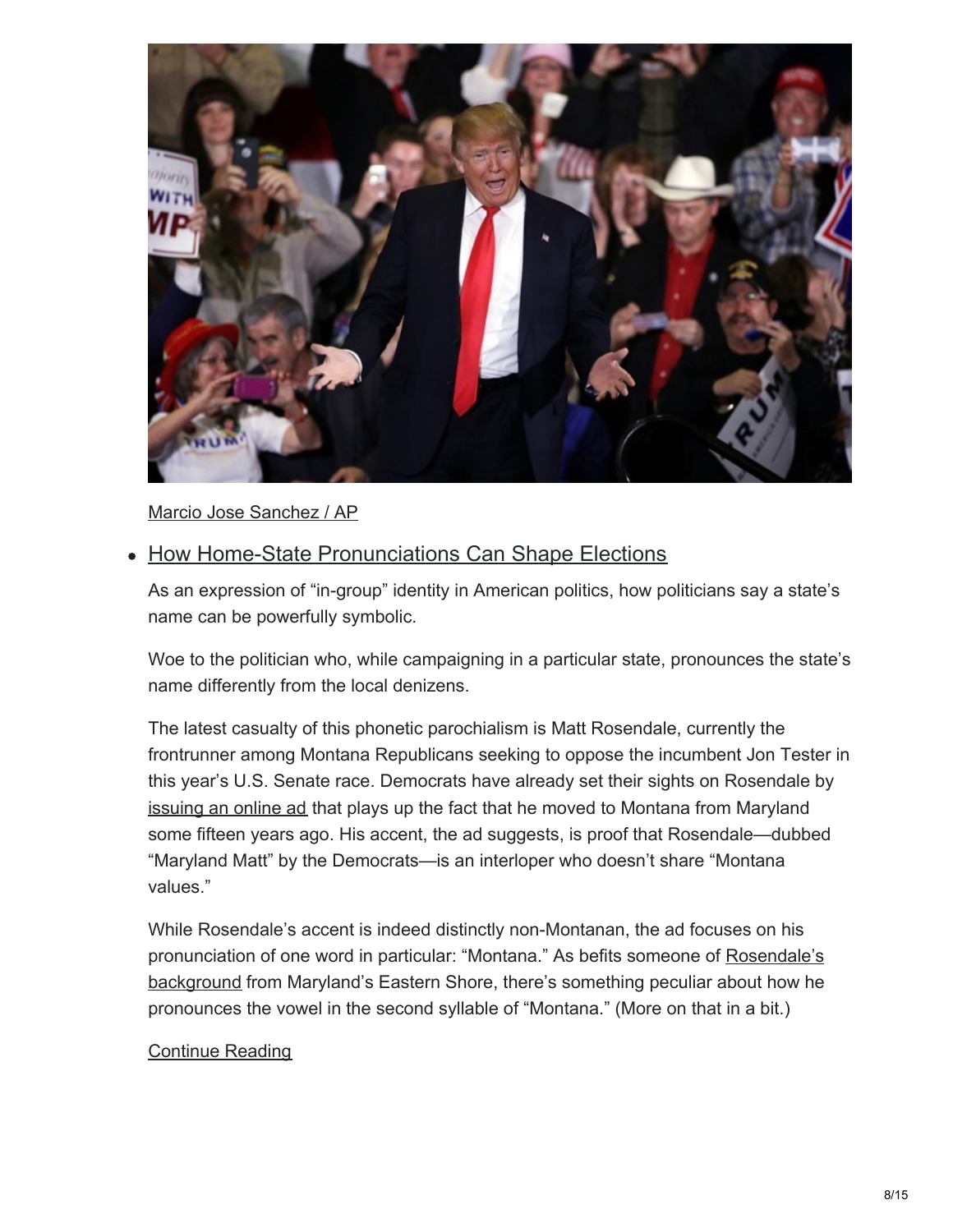

Beawiharta Beawiharta / Reuters

### • The Diet That Might Cure Depression

Several studies show that healthy eating is connected with better mood.

At the turn of the 20th century, prominent physicians who were trying to understand where mental illness comes from seized on a new theory: autointoxication. Intestinal microbes, these doctors suggested, are actually dangerous to their human hosts. They have a way of [inducing](https://www.ncbi.nlm.nih.gov/pmc/articles/PMC3607857/) "fatigue, melancholia, and the neuroses," as a historical article in the journal *Gut Pathogens* recounts.

"The control of man's diet is readily accomplished, but mastery over his intestinal bacterial flora is not," [wrote](https://www.ncbi.nlm.nih.gov/pmc/articles/PMC3607857/) a doctor named Bond Stow in the *Medical Record Journal of Medicine and Surgery* in 1914. "The innumerable examples of autointoxication that one sees in his daily walks in life is proof thereof ... malaise, total lack of ambition so that every effort in life is a burden, mental depression often bordering upon melancholia."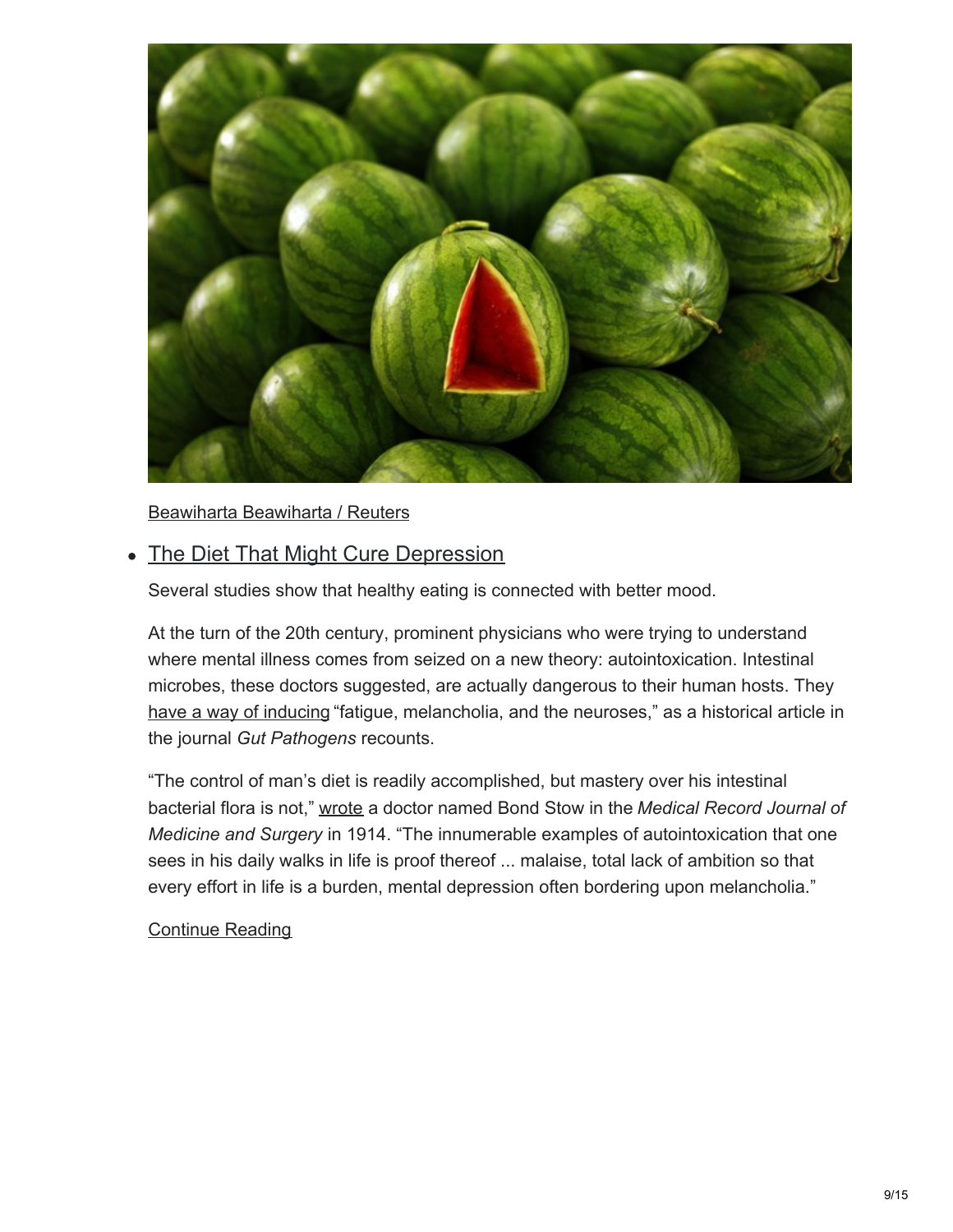

#### Javier Jaén

### • The Last Temptation

How evangelicals, once culturally confident, became an anxious minority seeking political protection from the least traditionally religious president in living memory

One of the most extraordinary thingsabout our current politics—really, one of the most extraordinary developments of recent political history—is the loyal adherence of religious conservatives to Donald Trump. The president won [four-fifths](http://www.pewresearch.org/fact-tank/2016/11/09/how-the-faithful-voted-a-preliminary-2016-analysis/) of the votes of white evangelical Christians. This was a higher level of support than either Ronald Reagan or George W. Bush, an outspoken evangelical himself, ever received.

#### *To hear more feature stories, [see](https://www.theatlantic.com/podcasts/audio-articles/?utm_source=audioarticleembed) our full list or get the Audm [iPhone](https://goo.gl/oKrUp2) app.*

Trump's background and beliefs could hardly be more incompatible with traditional Christian models of life and leadership. Trump's past political stances (he once supported the right to partial-birth abortion), his character (he has bragged about sexually assaulting women), and even his language (he introduced the words *pussy* and *shithole* into presidential discourse) would more naturally lead religious conservatives toward exorcism than alliance. This is a man who has cruelly publicized his infidelities, made disturbing sexual comments about his elder daughter, and boasted about the size of his penis on the debate stage. His lawyer reportedly arranged a \$130,000 payment to a porn star to dissuade her from disclosing an alleged affair. Yet religious conservatives who once blanched at PG-13 public standards now yawn at such NC-17 maneuvers. We are a long way from *The Book of Virtues*.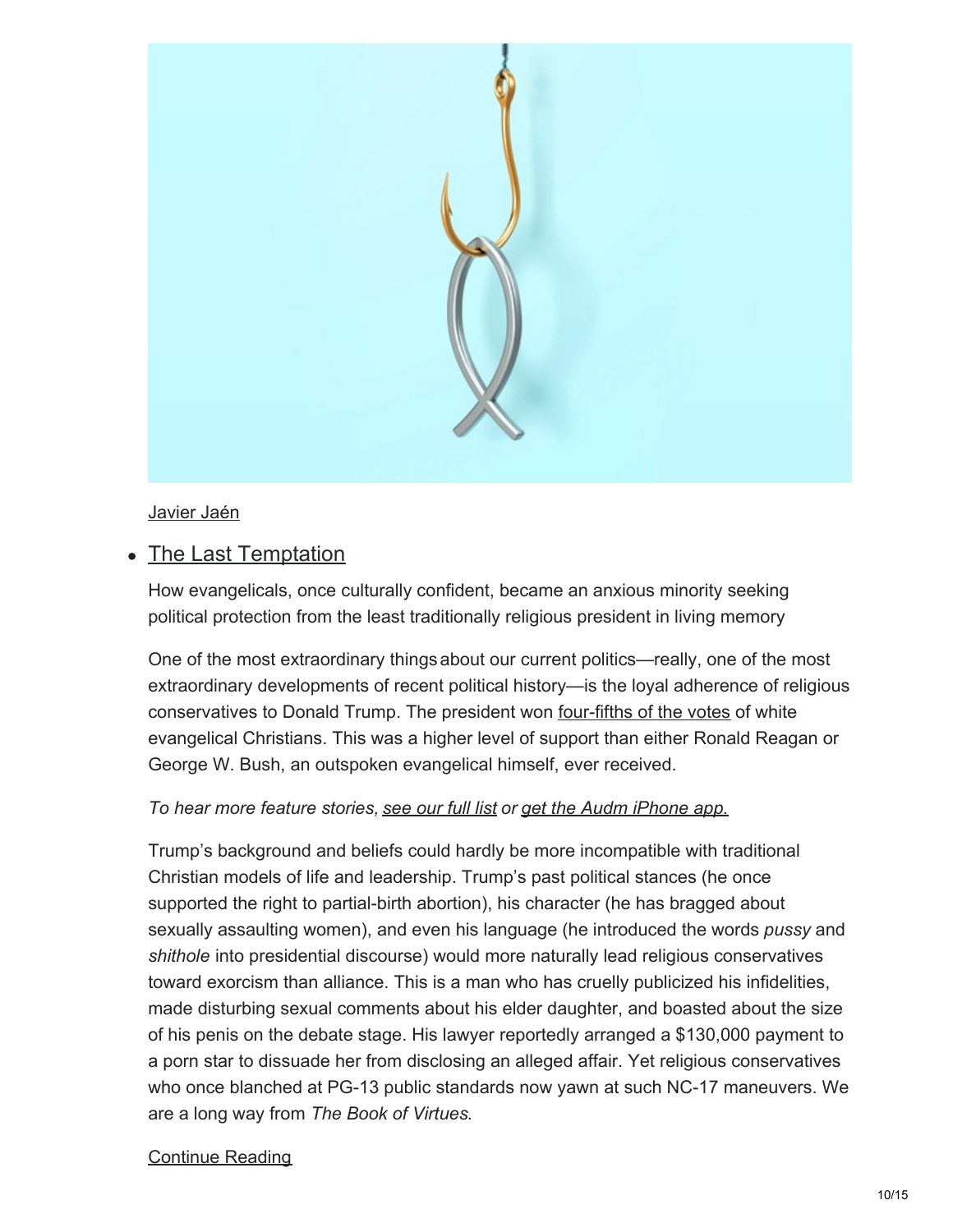

#### Jose Cabezas / Reuters

### • Immigrants Give America a Foreign-Policy Advantage

History proves they can help the U.S. keep other countries in check.

It has often been thought that the composition of the American public, consisting as it does of immigrants from so many lands, is a vulnerability in foreign policy—that, for example, German immigrants would harbor affinities for their land of origin and become disloyal during the world wars. The argument was taken to a shameful extreme with the internment of Japanese Americans after Pearl Harbor. What has received less attention is the extent to which America's immigrant fabric can be a foreign-policy advantage, even a threat to other countries. That is what British Prime Minister Palmerston feared, and what President Lincoln stoked, to forestall British recognition of the Confederacy during the Civil War. The result was an important inhibition on Great Britain, then the most powerful state of the international order.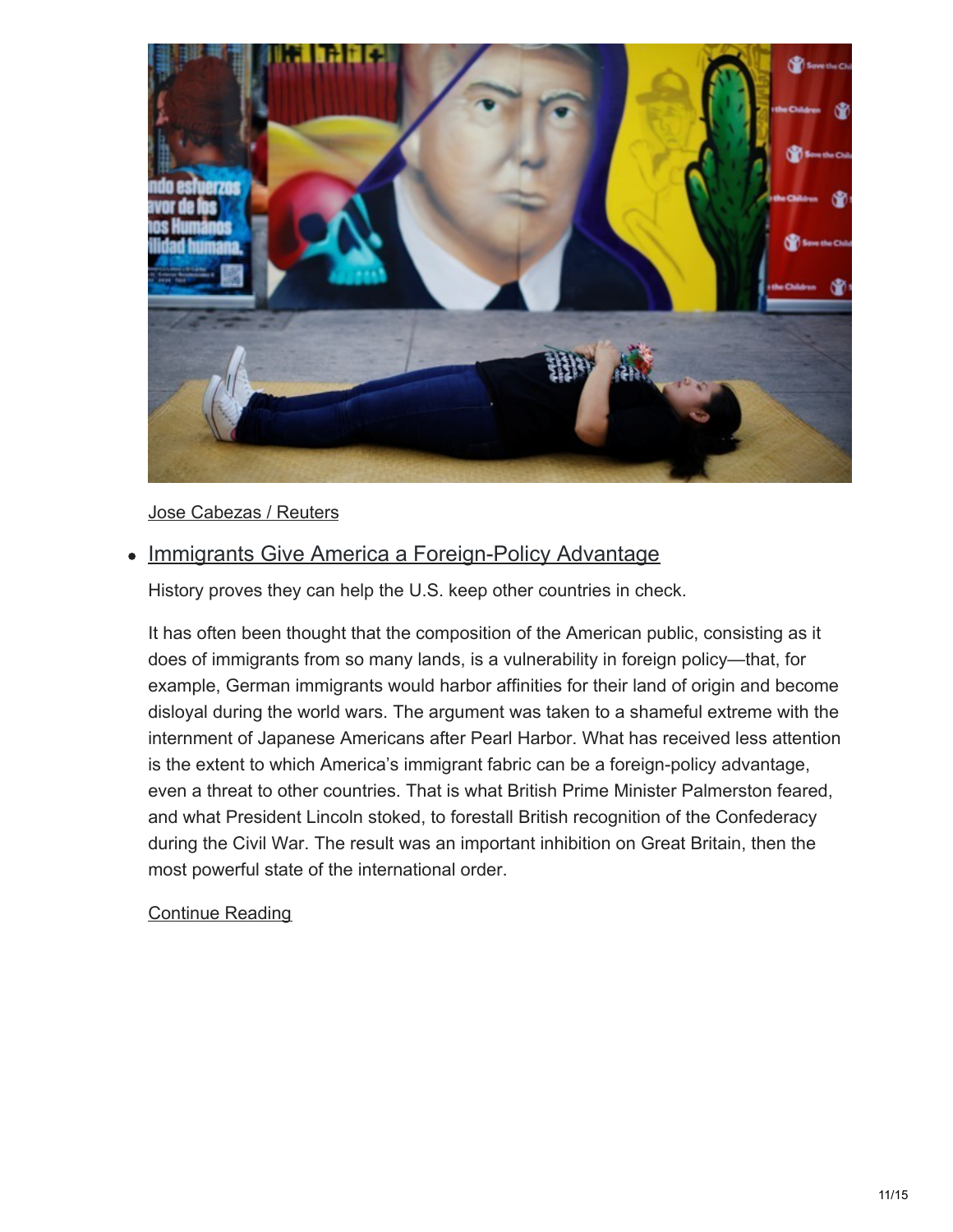

#### Kiichiro Sato / AP

#### Chicago's Awful Divide

Americans are flocking to big cities to find good jobs—opportunities that remain disproportionately out of reach for the poorest residents already living there.

CHICAGO—Americans hear a lot these days about the country's urban-rural divide. Rural counties are poorer; urban ones richer. Rural areas are losing jobs; urban ones are gaining them. People with a college education are leaving rural areas. They're moving to urban places.

Behind this divergence lies a straightforward story: The twin forces of globalization and technological change are [enriching](https://www.brookings.edu/research/understanding-us-productivity-trends-from-the-bottom-up/) a handful of big urban areas, while resources are drained from the heartland, leaving it often devoid of opportunity and prosperity. But this neat division, rural versus urban, erases another part of the story of America's changing economy: the pressure that those twin forces are exerting within cities, pulling some people up to the very top while pushing others to an unforgiving bottom. In some prosperous cities, such as Chicago, where the number of [wealthy](https://voorheescenter.wordpress.com/2015/03/11/a-deepening-divide-income-inequality-grows-spatially-in-chicago/) census tracts has grown fourfold since 1970, people at the bottom are struggling as much as they always have, if not more—illustrating that it's not just the white rural poor who are being left behind in today's economy. The disconnect is why Andrew Diamond, the author of *Chicago on the Make*, has called Chicago "a combination of Manhattan smashed against Detroit."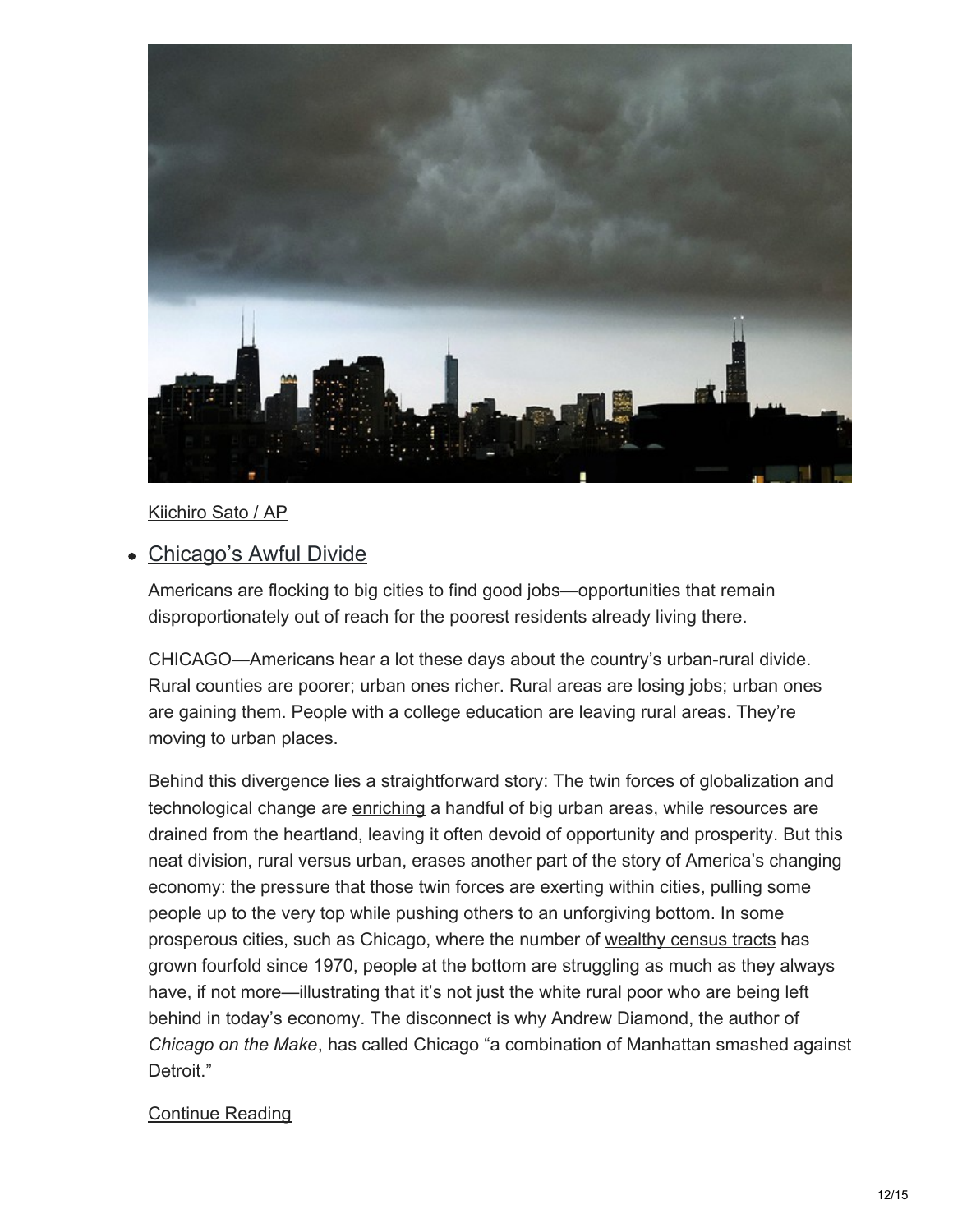

### Couples Speak Honestly About Open Relationships

Non-monogamous couples speak candidly about the challenges and rewards of their unconventional lifestyle.

#### [Watch](https://www.theatlantic.com/video/index/556988/open-relationship-nonmonogamy/) Video



### • The President Sang Amazing Grace

Joan Baez performs the mournful song in a new animated video that remembers Obama's visit to Charleston.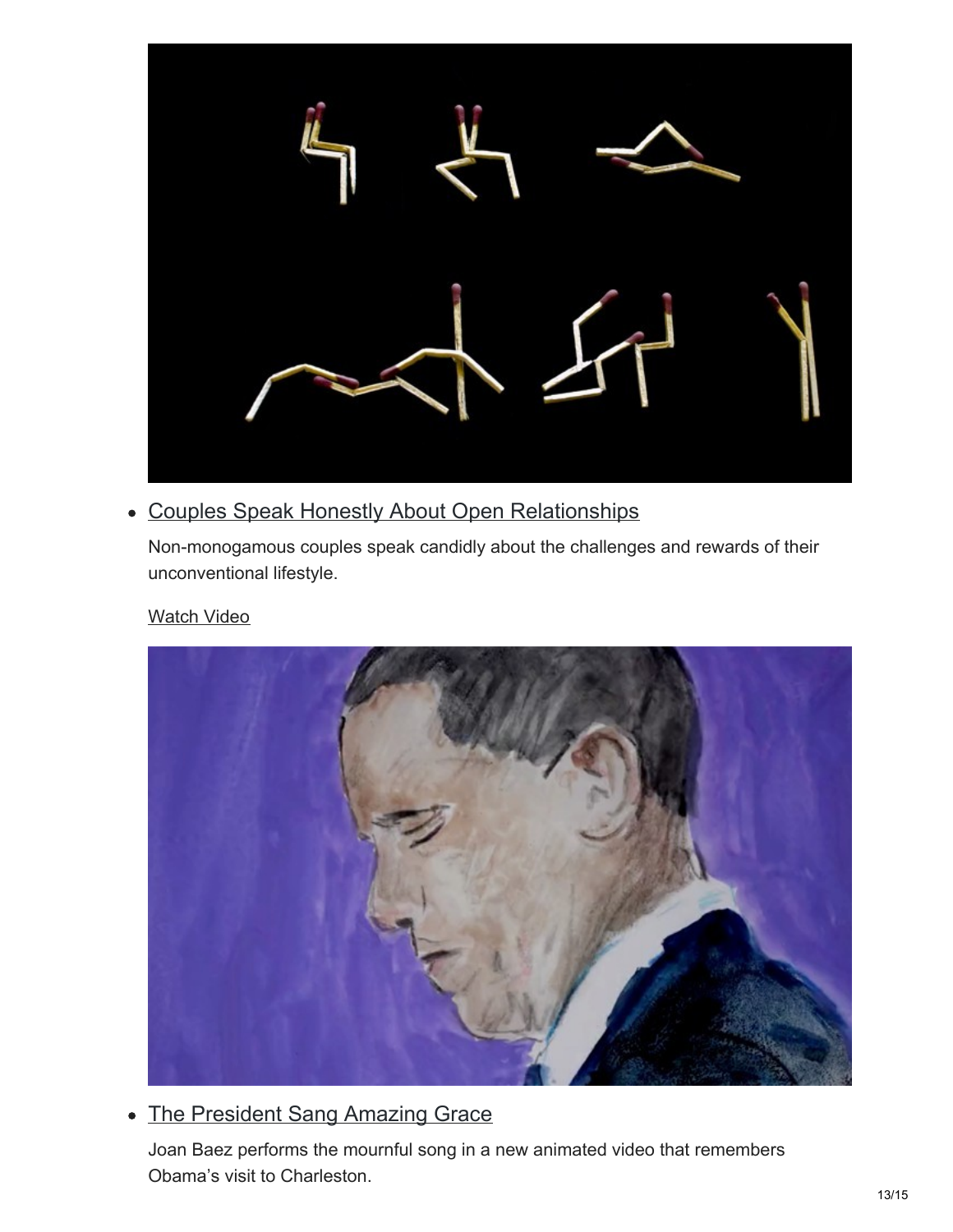#### [Watch](https://www.theatlantic.com/video/index/556574/joan-baez-amazing-grace/) Video



## Failure, A Modern Success Story

An altruistic entrepreneur is forced to redefine his goals in the face of a life-altering health condition.

[Watch](https://www.theatlantic.com/video/index/555992/failure-modern-success/) Video